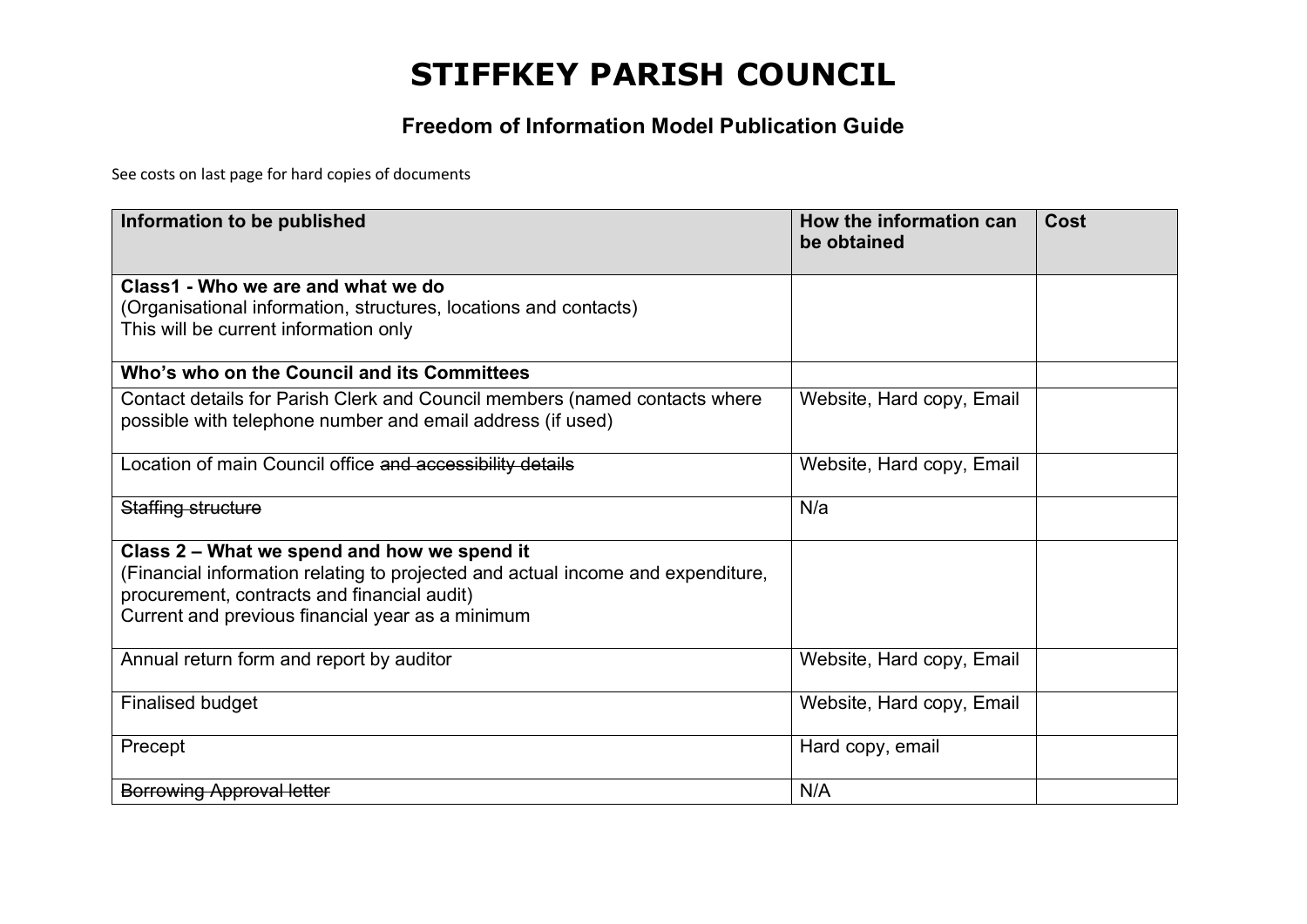| Information to be published                                                                                                               | How the information can<br>be obtained | <b>Cost</b> |
|-------------------------------------------------------------------------------------------------------------------------------------------|----------------------------------------|-------------|
| <b>Financial Standing Orders and Regulations</b>                                                                                          | Website, Hard copy, Email              |             |
| Grants given and received                                                                                                                 | Hard copy, Email                       |             |
| List of current contracts awarded and value of contract                                                                                   | Hard copy, Email                       |             |
| Members' allowances and expenses                                                                                                          | Hard copy, Email                       |             |
| Class 3 - What our priorities are and how we are doing<br>(Strategies and plans, performance indicators, audits, inspections and reviews) |                                        |             |
| Parish Plan (current and previous year as a minimum)                                                                                      | N/a                                    |             |
| Annual Report to Parish or Community Meeting (current and previous year as a<br>minimum)                                                  | Website, Hard copy, Email              |             |
| Quality status                                                                                                                            | N/a                                    |             |
| Local charters drawn up in accordance with DCLG quidelines                                                                                | N/a                                    |             |
| Class 4 – How we make decisions<br>(Decision making processes and records of decisions)<br>Current and previous council year as a minimum |                                        |             |
| Timetable of meetings (Council, any committee/sub-committee meetings and<br>parish meetings)                                              | Website, Hard copy, Email              |             |
| Agendas of meetings (as above)                                                                                                            | Website, Hard copy, Email              |             |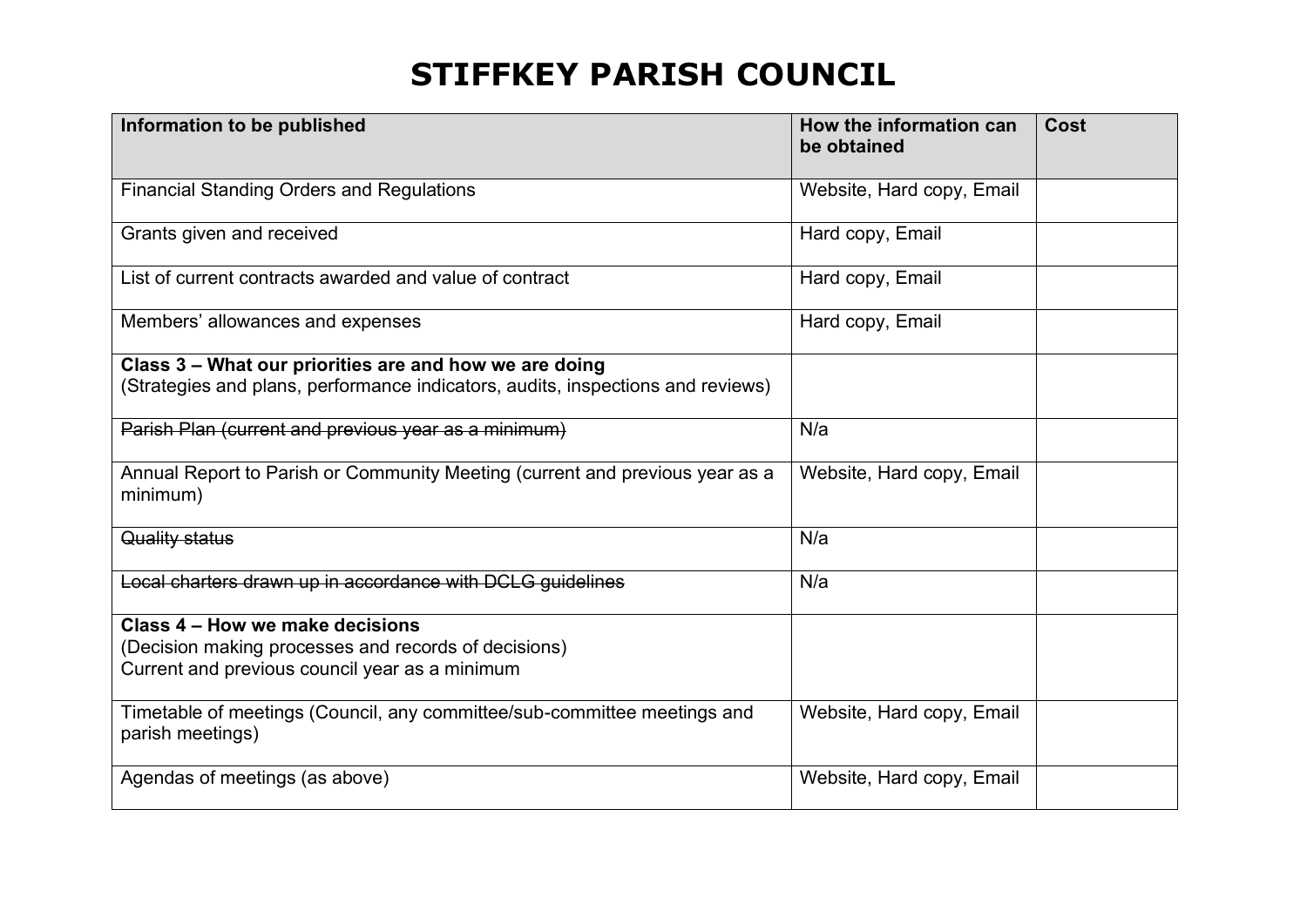| Information to be published                                                                                                                                                   | How the information can<br>be obtained | Cost |
|-------------------------------------------------------------------------------------------------------------------------------------------------------------------------------|----------------------------------------|------|
| Minutes of meetings (as above) - nb this will exclude information that is properly<br>regarded as private to the meeting.                                                     | Website, Hard copy, Email              |      |
| Reports presented to council meetings - nb this will exclude information that is<br>properly regarded as private to the meeting.                                              | Hard copy, Email                       |      |
| Responses to consultation papers                                                                                                                                              | Hard copy, Email                       |      |
| Responses to planning applications                                                                                                                                            | Hard copy, Email                       |      |
| Bye-laws                                                                                                                                                                      | N/a                                    |      |
| Class 5 – Our policies and procedures<br>(Current written protocols, policies and procedures for delivering our services<br>and responsibilities)<br>Current information only |                                        |      |
| Policies and procedures for the conduct of council business:                                                                                                                  | Website, Hard copy, Email              |      |
| Procedural standing orders<br>Committee and sub-committee terms of reference<br>Delegated authority in respect of officers<br><b>Code of Conduct</b><br>Policy statements     |                                        |      |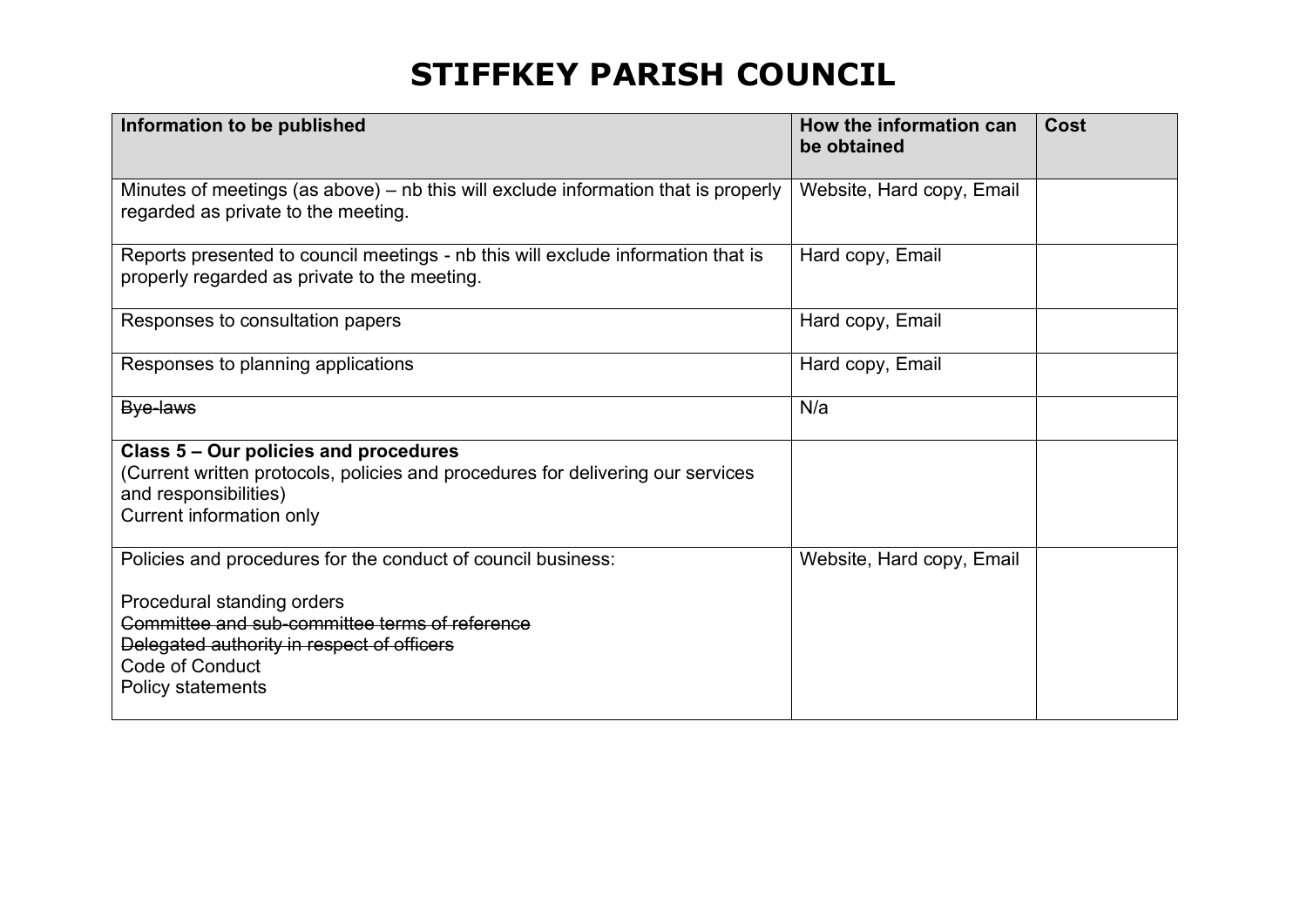| Information to be published                                                                                                                                                                                                                                                                                                                                     | How the information can<br>be obtained | Cost |
|-----------------------------------------------------------------------------------------------------------------------------------------------------------------------------------------------------------------------------------------------------------------------------------------------------------------------------------------------------------------|----------------------------------------|------|
| Policies and procedures for the provision of services and about the employment<br>of staff:                                                                                                                                                                                                                                                                     | Website, Hard copy, Email              |      |
| Internal policies relating to the delivery of services<br>Equality and diversity policy<br>Health and safety policy<br>Recruitment policies (including current vacancies)<br>Policies and procedures for handling requests for information<br>Complaints procedures (including those covering requests for information and<br>operating the publication scheme) |                                        |      |
| Information security policy                                                                                                                                                                                                                                                                                                                                     |                                        |      |
| Records management policies (records retention, destruction and archive)                                                                                                                                                                                                                                                                                        | Website, Hard copy, Email              |      |
| Data protection policies                                                                                                                                                                                                                                                                                                                                        | Website, Hard copy, Email              |      |
| Schedule of charges (for the publication of information)                                                                                                                                                                                                                                                                                                        | Website, Hard copy, Email              |      |
| <b>Class 6 - Lists and Registers</b><br>Currently maintained lists and registers only                                                                                                                                                                                                                                                                           |                                        |      |
| Any publicly available register or list (if any are held this should be publicised; in<br>most circumstances existing access provisions will suffice)                                                                                                                                                                                                           | Hard Copy, Email                       |      |
| <b>Assets Register</b>                                                                                                                                                                                                                                                                                                                                          | Hard copy, Email                       |      |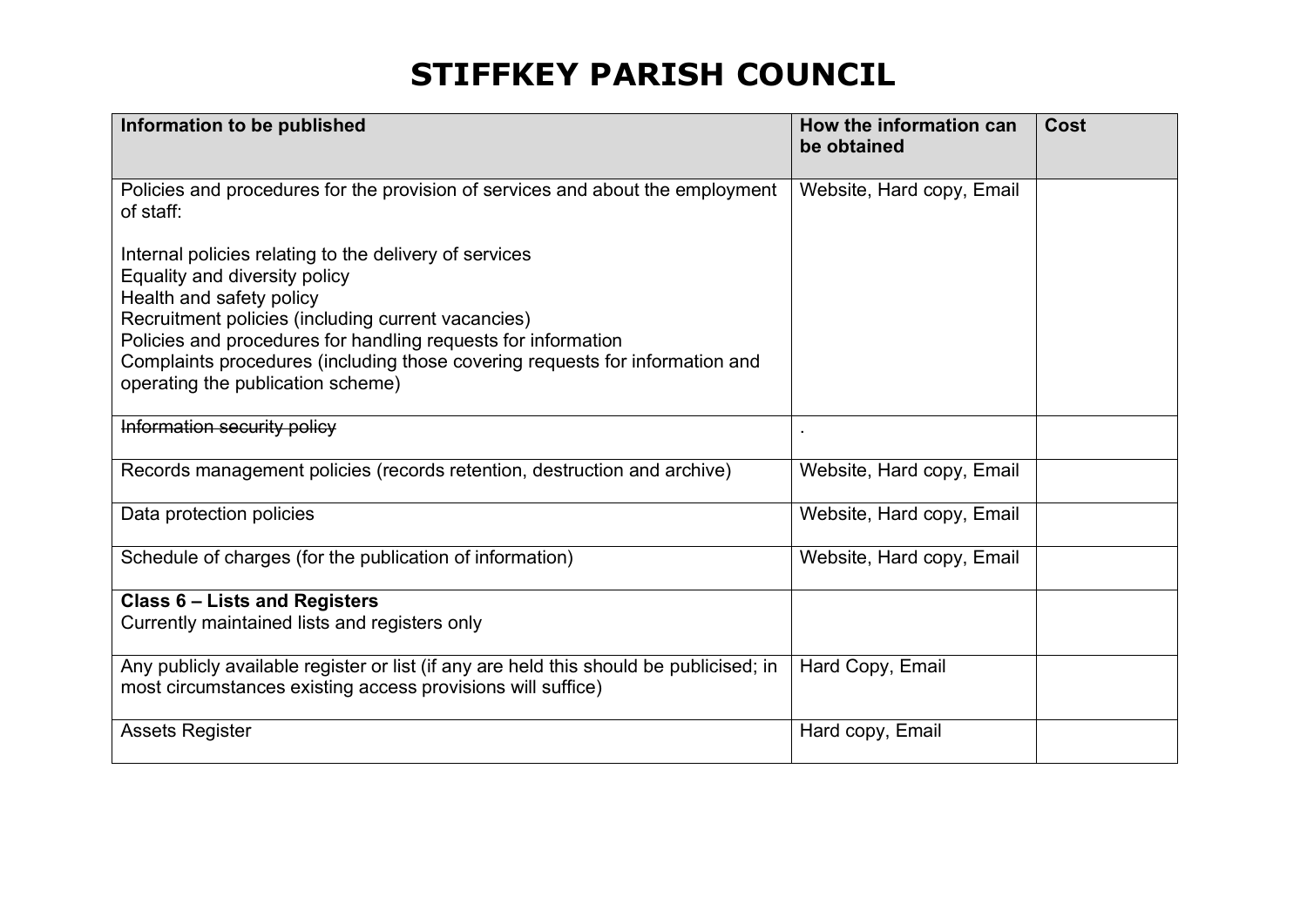| Information to be published                                                                                                                                                                      | How the information can<br>be obtained | Cost |
|--------------------------------------------------------------------------------------------------------------------------------------------------------------------------------------------------|----------------------------------------|------|
| Disclosure log (indicating the information that has been provided in response to<br>requests; recommended as good practice, but may not be held by parish<br>councils)                           | Hard copy, Email                       |      |
| Register of members' interests                                                                                                                                                                   | Website, Hard copy, Email              |      |
| Register of gifts and hospitality                                                                                                                                                                | Hard copy, email                       |      |
| Class 7 - The services we offer<br>(Information about the services we offer, including leaflets, guidance and<br>newsletters produced for the public and businesses)<br>Current information only |                                        |      |
| Allotments / Garden Plots                                                                                                                                                                        | Hard copy, Email                       |      |
| Burial grounds and closed churchyards, graveyard maintenance                                                                                                                                     | N/a                                    |      |
| Community centres and village halls                                                                                                                                                              | N/a                                    |      |
| Parks, playing fields and recreational facilities                                                                                                                                                | N/a                                    |      |
| Seating, litter bins, clocks, memorials and lighting                                                                                                                                             | Hard copy, Email                       |      |
| <b>Bus shelters</b>                                                                                                                                                                              | N/a                                    |      |
| <b>Markets</b>                                                                                                                                                                                   | N/a                                    |      |
| <b>Public conveniences</b>                                                                                                                                                                       | N/a                                    |      |
| Agency agreements                                                                                                                                                                                | N/a                                    |      |